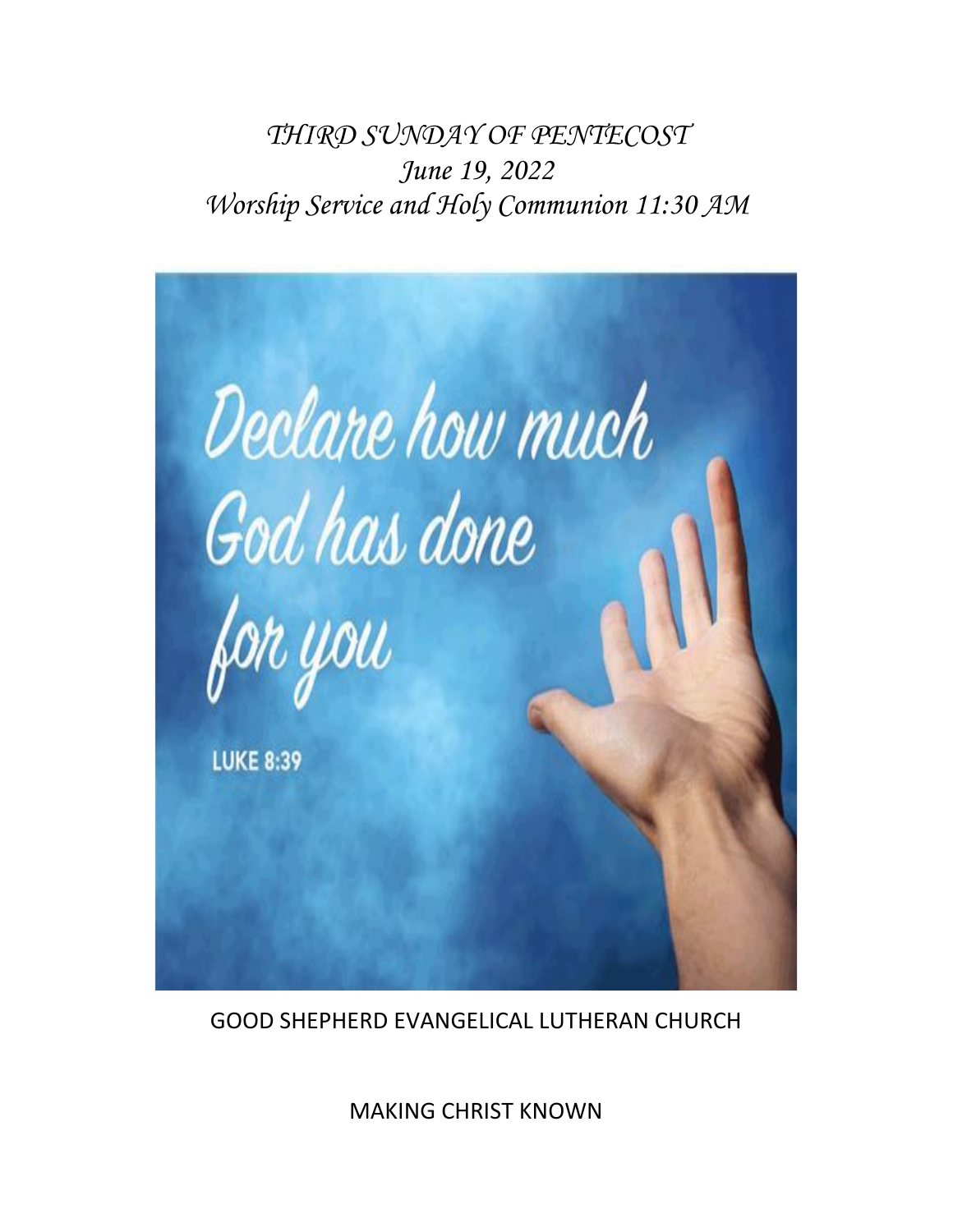#### MISSION STATEMENT

In response to receiving God's profound love through Christ and being called to be His people, the mission of Good Shepherd Evangelical Lutheran Church is to be a family of faith, at work in the midst of a growing community, which through worship, learning, witness and outreach, touches both members and non-members with a continuing challenge to commitment, that brings God into the center of daily life.

#### **+++++++++++++++++++++++**

On Pentecost, we celebrate that we have been given an Advocate to accompany us. Poured out in wind and fire, water, wine, and bread, the Holy Spirit abides in and among us. We give thanks that God speaks to each of us, no matter our origins, language, or life path. Filled with the Spirit of truth, we go out from worship to proclaim the saving power of Christ's love and the freedom of God's grace with all the world.

#### **+++++++++++++++++++++++**

Our Reader today is Richard Myers Our Pastor, Vicar Melissa Hrdlicka

#### \*Denotes Congregation Stands, if you are able.

#### BELL RINGING

#### ANNOUNCEMENTS

#### GREETING

P: This Sunday's texts paint startling pictures of the horrific nature of sin. The church's repeated celebration of holy communion counters that tragic reality in a continued showing forth of the death of Jesus until he comes again. It is a dramatic declaration of "how much God has done for you."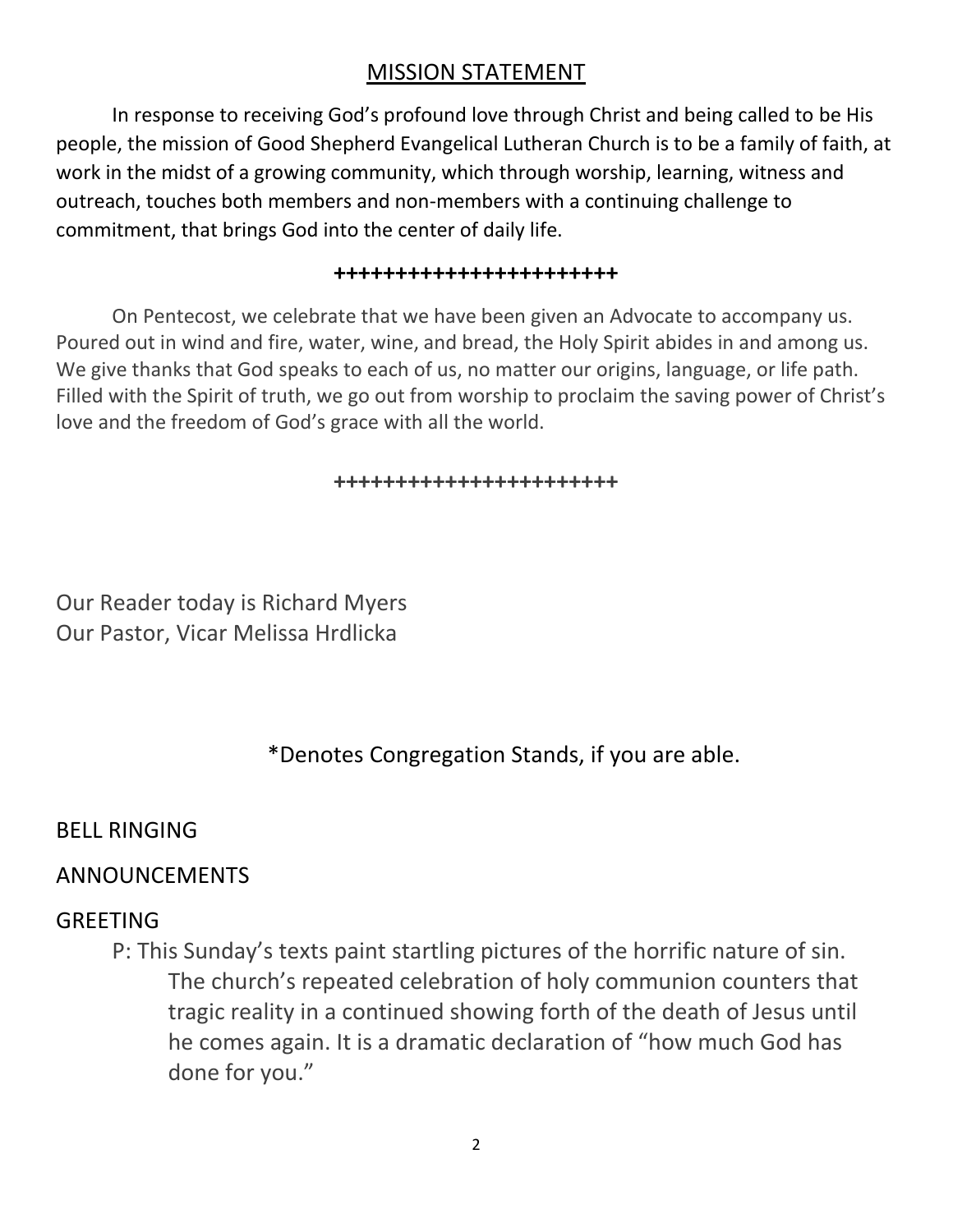## PRELUDE I'm So Glad Jesus Lifted Me, Tune: Jesus Lifted Me

GATHERING HYMN # 665 Rise Shine, You People

## CONFESSION AND FORGIVENESS

P: Blessed be the holy Trinity,  $\frac{1}{2}$  one God, who forgives all our sin. whose mercy endures forever.

#### **C: Amen.**

P: God of all mercy and consolation, come to the help of your people, turning us from our sin to live for you alone. Give us the power of your Holy Spirit that we may confess our sin, receive your forgiveness, and grow into the fullness of Jesus Christ, our Savior and Lord.

#### **C: Amen.**

- P: Let us confess our sin in the presence of God and of one another.
- P: Merciful God,
- **C: we confess that we have not followed your path but have chosen our own way. Instead of putting others before ourselves, we long to take the best seats at the table. When met by those in need, we have too often passed by on the other side. Set us again on the path of life. Save us from ourselves and free us to love our neighbors. Amen.**
- P: Hear the good news! God does not deal with us according to our sins but delights in granting pardon and mercy. In the name of  $\pm$  Jesus Christ, your sins are forgiven. You are free to love as God loves.
- **C: Amen**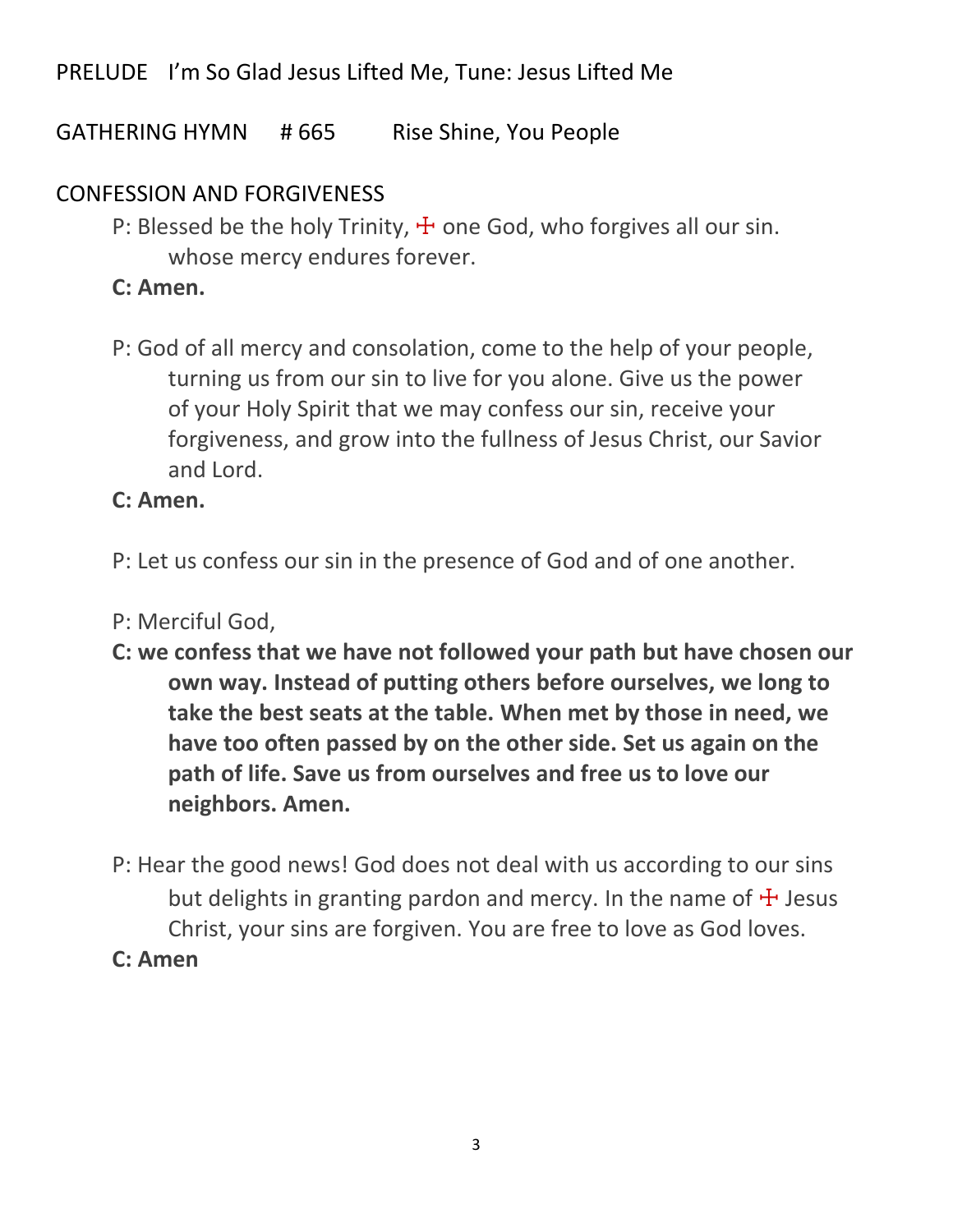

 $Glo-rv$  $\mathbf{1}$ be to God in heav-en; peace, good-will to all the earth.  $\overline{2}$  $Glo-rv$ be to Christ for - ev - er, Lamb of God and Lord of love. now ac-claim you; Lord a - lone, to  $3<sup>1</sup>$ One we  $Ho - ly$ you we call;



Might-y God of all  $cre - a - tion$ , Fa - ther of sur - pass - ing worth: you have come from heav'n a - bove; Son of God and gra-cious Sav - ior, faith we name you, throned on high, yet near to all:  $Ho - ly$  One in



Saints and an - gels bow be - fore you; here on earth our songs we raise. Hear our prayer; re - store, for - give us; firm in your prom-ise we stand. For the peace that we in - her - it,  $g$ lo - ry be to God on high!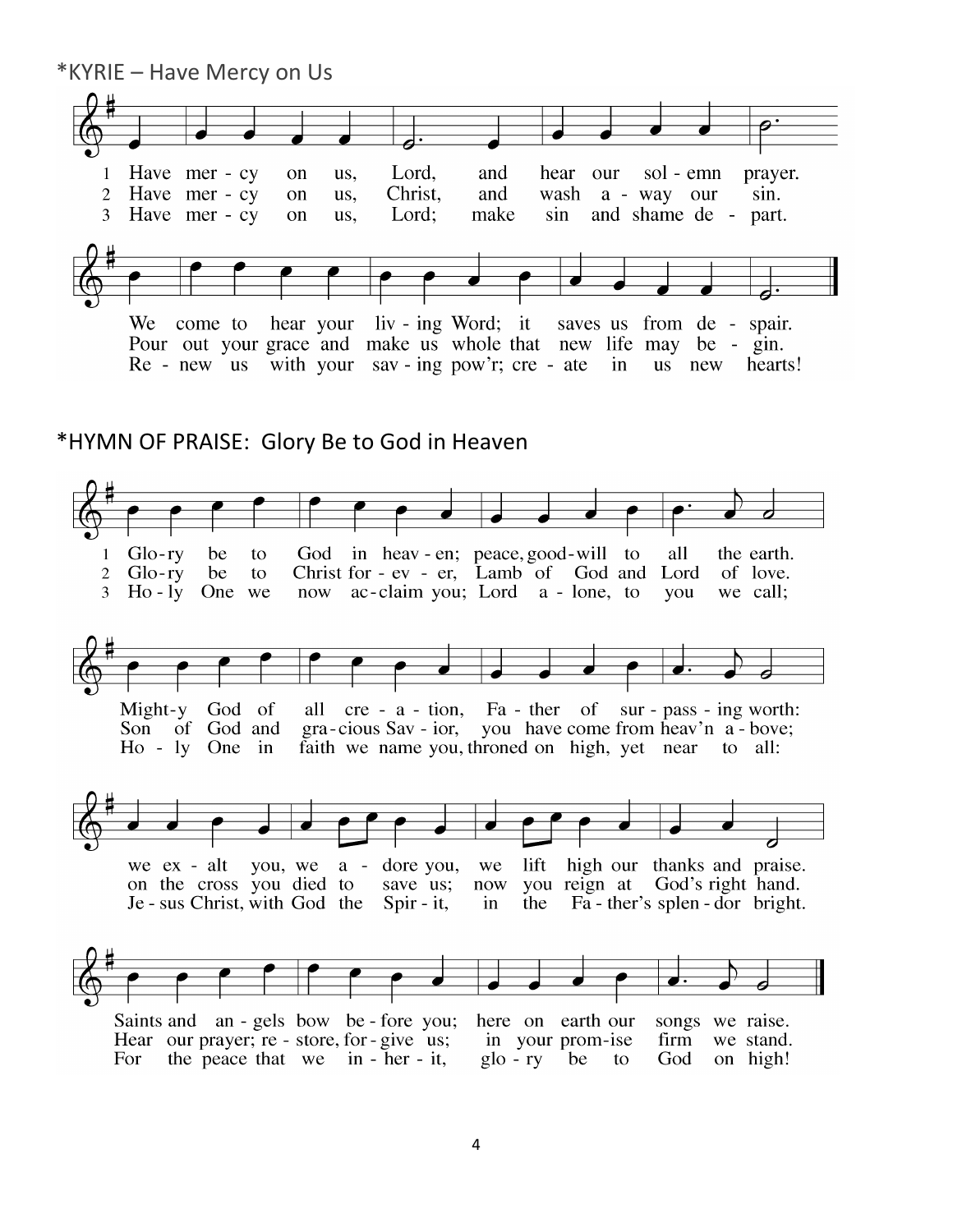#### \*PRAYER OF THE DAY

## P: O Lord God,

**C: we bring before you the cries of a sorrowing world. In your mercy set us free from the chains that bind us, and defend us from everything that is evil, through Jesus Christ, our Savior and Lord. Amen.**

## DEDICATION OF THE LAY EUCHARISTIC VISITORS

- P: We are blessed to have the following people who are certified to distribute Holy Communion to the at home members of this congregation, Harry Walters, Dale and Elizabeth Nelson.
- P: Dear friends in Christ, our brothers and sister, Harry, Dale and Elizabeth are to be entrusted with administering Holy Communion. They take on the responsibility of visiting with congregational people and giving the elements of Communion to the sick and home bound members.
- P: Harry, Dale and Elizabeth, in this ministry, you should be examples of Christians living in faith and conduct; you are expected to serve your brothers and sisters in holiness through this sacrament of unity and love. Remember that, though many, we are one body because we share the one bread and one cup. Jesus said: "This is my commandment, that you should love one another as I have loved you."
- P: Are you resolved to undertake the ritual of giving Holy Communion, the body and blood of the Lord, to your brothers and sisters and so serve the Church?

Response: I am.

P: Are you resolved to administer Holy Communion with the utmost care and reverence? Response: I am.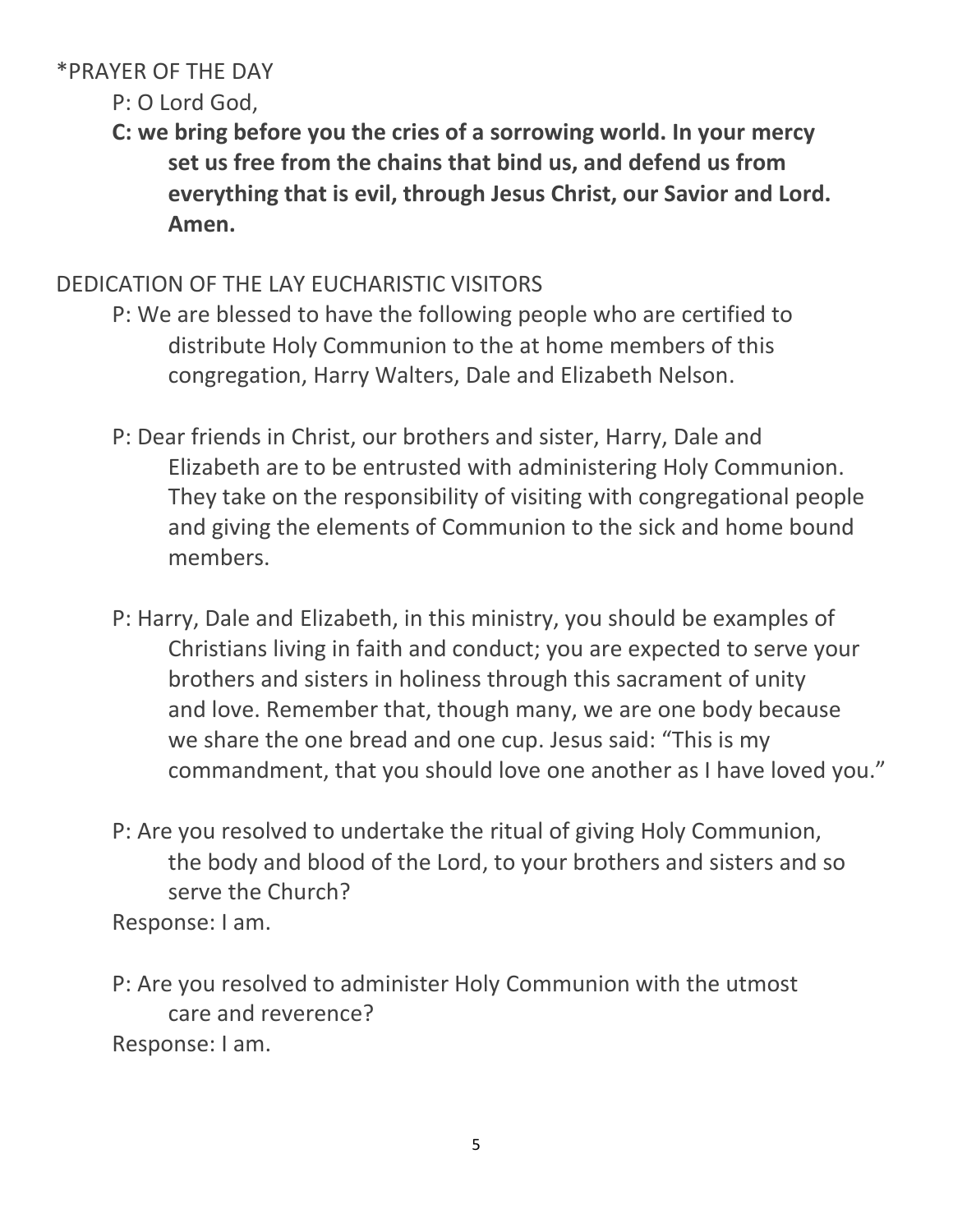- P: Dear friends in Christ, let us pray asking God to bestow his blessings on our brothers and sister.
- P: Merciful Father, Creator and guide of your family, bless + Harry, Dale and Betty that they may faithfully serve as Lay Eucharistic Visitors. They take the bread of life to those who are unable to participate in the celebration of the Eucharist in our sanctuary. It is an honor for them to carry Christ to their brothers and sisters. Bless their hands that they may be fitting instruments of this visitation. Bless their hearts that they may fulfill this duty prayerfully. May they always have an attitude of reverence and concern for others. We ask this in the name of our Lord, Jesus Christ, who lives with you and the Holy Spirit, now and ever.

## **C: Amen**.

P: And now, I ask God to bless + these elements. May this ministry of care be strengthened by his grace, and be a service to those in need.

**C: Amen.** 

#### **FIRST READING: Isaiah 65:1-9**

Reader:  $1$  was ready to be sought out by those who did not ask, to be found by those who did not seek me. I said, "Here I am, here I am," to a nation that did not call on my name. 2 I held out my hands all day long to a rebellious people, who walk in a way that is not good, following their own devices;  $3a$  people who provoke me to my face continually, sacrificing in gardens and offering incense on bricks;  $4$ who sit inside tombs, and spend the night in secret places; who eat swine's flesh, with broth of abominable things in their vessels; <sup>5</sup>who say, "Keep to yourself, do not come near me, for I am too holy for you."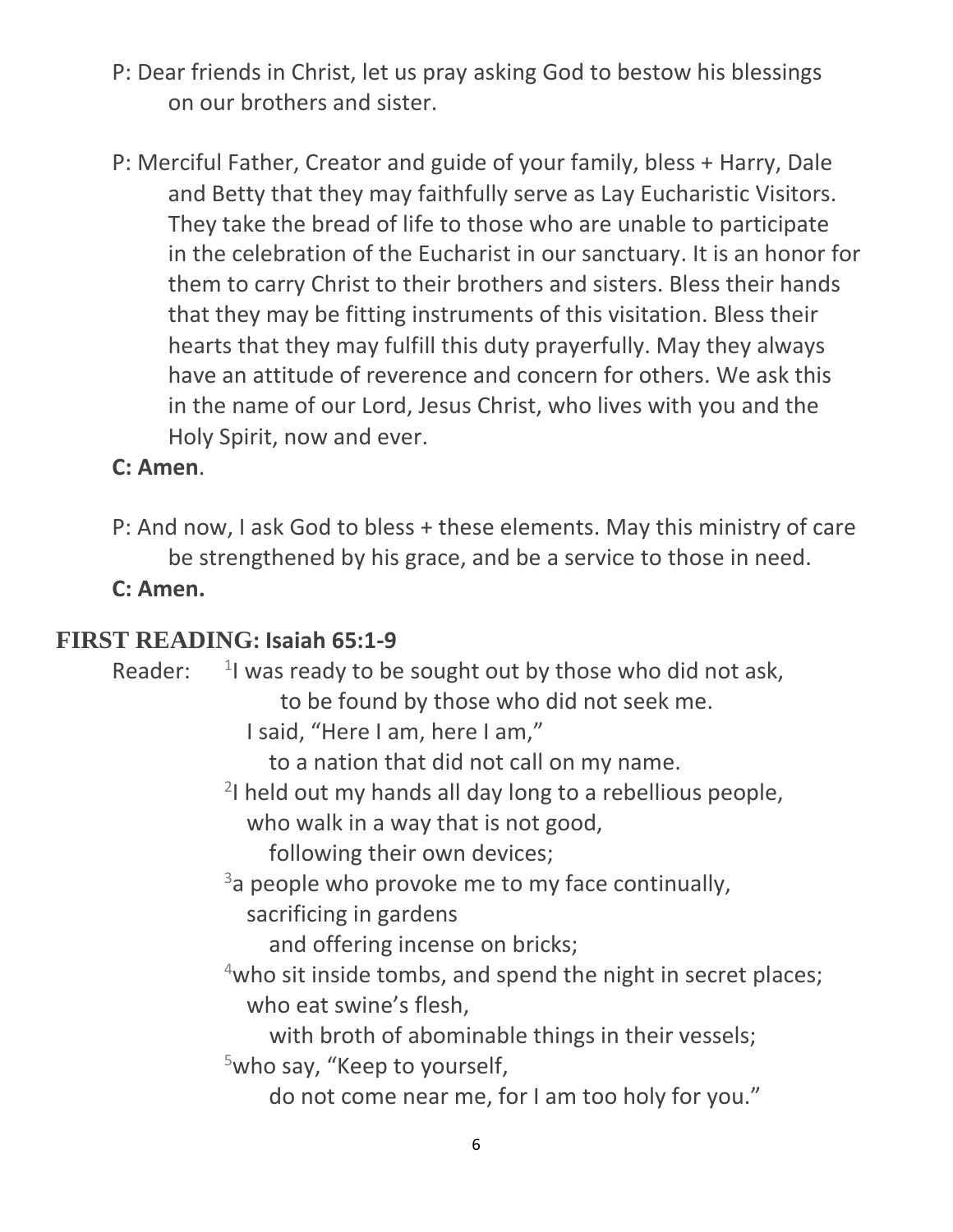These are a smoke in my nostrils,

a fire that burns all day long.

 $6$ See, it is written before me:

I will not keep silent, but I will repay;

I will indeed repay into their laps

 $7$ their iniquities and their ancestors' iniquities together,

says the LORD;

because they offered incense on the mountains

and reviled me on the hills,

I will measure into their laps

full payment for their actions.

<sup>8</sup>Thus says the LORD:

As the wine is found in the cluster,

and they say, "Do not destroy it, for there is a blessing in it," so I will do for my servants' sake, and not destroy them all.

<sup>9</sup>I will bring forth descendants from Jacob,

and from Judah inheritors of my mountains;

my chosen shall inherit it, and my servants shall settle there.

R: The word of God

# **C: Thanks be to God.**

## READING OF PSALM 22:19-28

<sup>19</sup>But you, O LORD, be not far away;

O my help, hasten to my aid.

# <sup>20</sup>**Deliver me from the sword,**

# **my life from the power of the dog.**

<sup>21</sup>Save me from the lion's mouth!

From the horns of wild bulls you have rescued me.

# <sup>22</sup>**I will declare your name to my people;**

**in the midst of the assembly I will praise you.**

 $23$ You who fear the LORD, give praise! all you of Jacob's line, give glory. Stand in awe of the LORD, all you offspring of Israel.

<sup>24</sup>**For the LORD does not despise nor abhor the poor in their poverty; neither is the LORD's face hidden from them; but when they cry out, the LORD hears them.**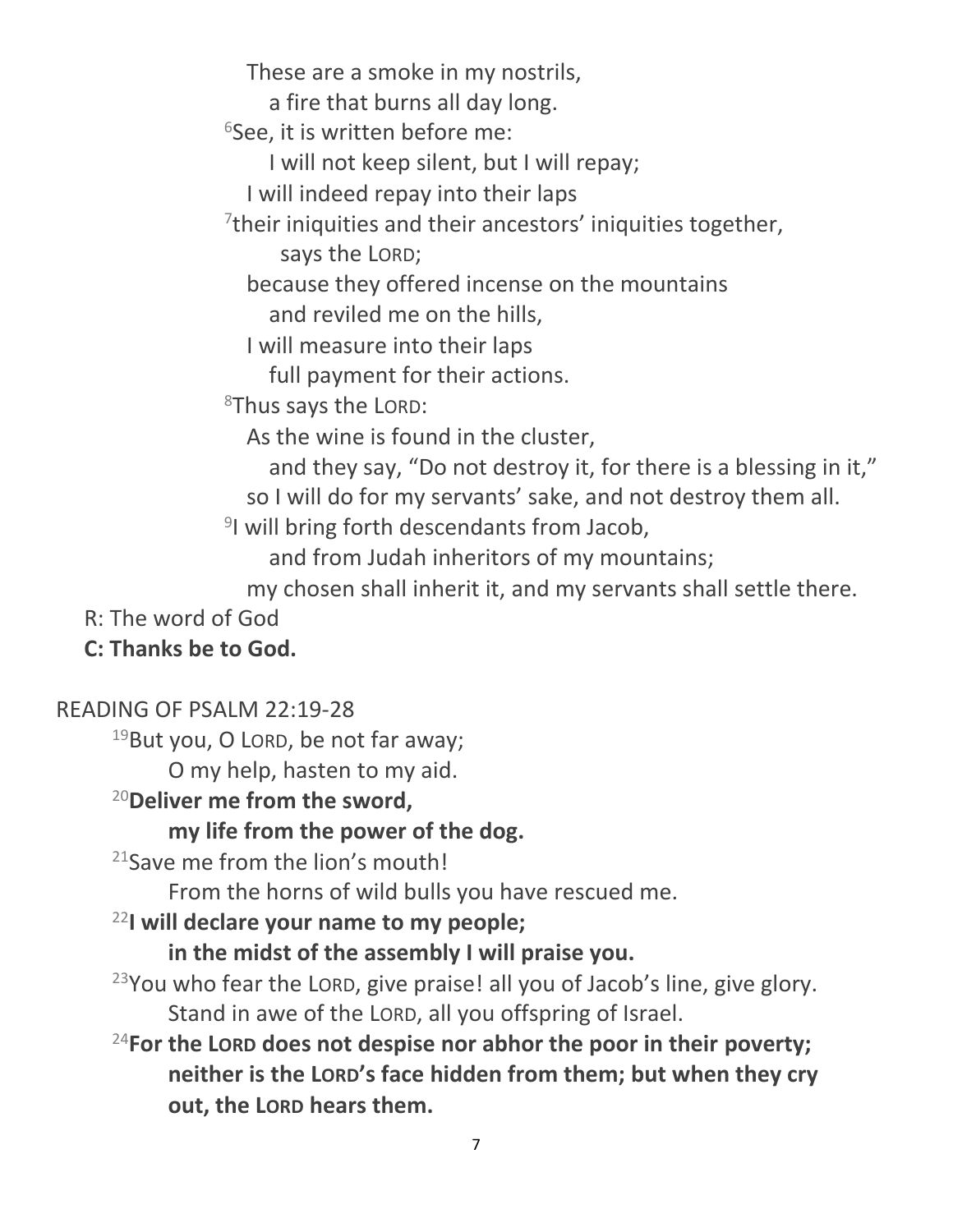<sup>25</sup>From you comes my praise in the great assembly; I will perform my vows in the sight of those who fear the LORD. <sup>26</sup>**The poor shall eat and be satisfied, Let those who seek the LORD give praise! May your hearts live forever!** <sup>27</sup>All the ends of the earth shall remember and turn to the LORD;

all the families of nations shall bow before God.

# <sup>28</sup>**For dominion belongs to the LORD,**

**who rules over the nations.**

# SECOND READING: Galatians 3:23-29

Reader:  $^{23}$ Now before faith came, we were imprisoned and guarded under the law until faith would be revealed. <sup>24</sup>Therefore the law was our disciplinarian until Christ came, so that we might be justified by faith.  $25$ But now that faith has come, we are no longer subject to a disciplinarian, <sup>26</sup>for in Christ Jesus you are all children of God through faith. <sup>27</sup>As many of you as were baptized into Christ have clothed yourselves with Christ. <sup>28</sup>There is no longer Jew or Greek, there is no longer slave or free, there is no longer male and female; for all of you are one in Christ Jesus.  $29$ And if you belong to Christ, then you are Abraham's offspring, heirs according to the promise.

R: Word of God, word of life

**C: Thanks be to God**

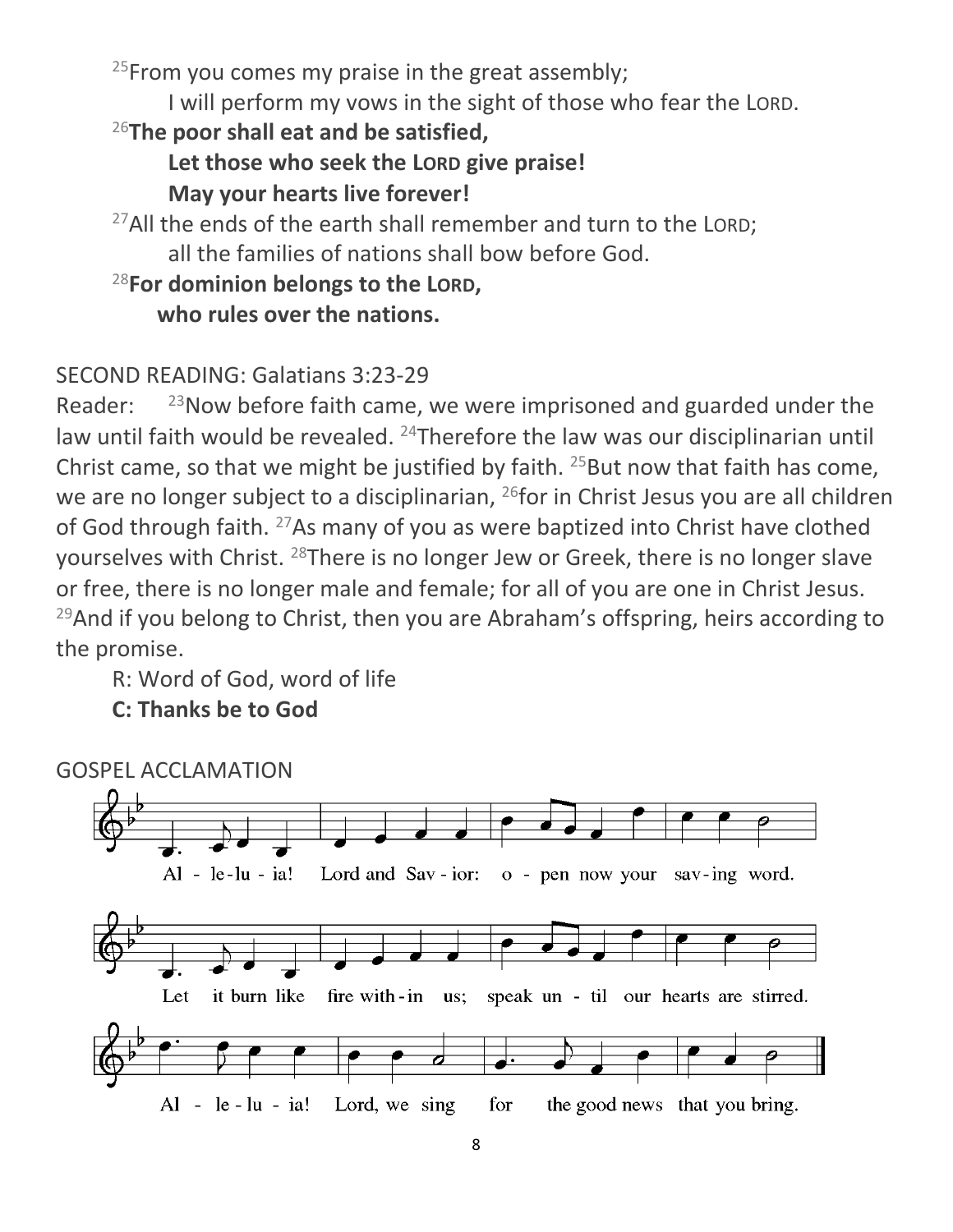#### GOSPEL: Luke 8:26-39

#### P: The holy Gospel according to St Luke the 8<sup>th</sup> Chapter

**C: Glory to you, O Lord.**

 $^{26}$ Then [Jesus and his disciples] arrived at the country of the Gerasenes, which is opposite Galilee. <sup>27</sup>As he stepped out on land, a man of the city who had demons met him. For a long time he had worn no clothes, and he did not live in a house but in the tombs. <sup>28</sup>When he saw Jesus, he fell down before him and shouted at the top of his voice, "What have you to do with me, Jesus, Son of the Most High God? I beg you, do not torment me" $-$ <sup>29</sup>for Jesus had commanded the unclean spirit to come out of the man. (For many times it had seized him; he was kept under guard and bound with chains and shackles, but he would break the bonds and be driven by the demon into the wilds.)  $30$  Jesus then asked him, "What is your name?" He said, "Legion"; for many demons had entered him. 31They begged him not to order them to go back into the abyss.

 $32$ Now there on the hillside a large herd of swine was feeding; and the demons begged Jesus to let them enter these. So he gave them permission.  $33$ Then the demons came out of the man and entered the swine, and the herd rushed down the steep bank into the lake and was drowned.

<sup>34</sup>When the swineherds saw what had happened, they ran off and told it in the city and in the country. <sup>35</sup>Then people came out to see what had happened, and when they came to Jesus, they found the man from whom the demons had gone sitting at the feet of Jesus, clothed and in his right mind. And they were afraid. <sup>36</sup>Those who had seen it told them how the one who had been possessed by demons had been healed. <sup>37</sup>Then all the people of the surrounding country of the Gerasenes asked Jesus to leave them; for they were seized with great fear. So he got into the boat and returned.  $38$ The man from whom the demons had gone begged that he might be with him; but Jesus sent him away, saying, <sup>39"</sup>Return to your home, and declare how much God has done for you." So he went away, proclaiming throughout the city how much Jesus had done for him.

P: The Gospel of the Lord.

 **C: Praise to you, O Christ.**

SERMON

HYMN OF THE DAY # 620 How Sweet The Name of Jesus Sounds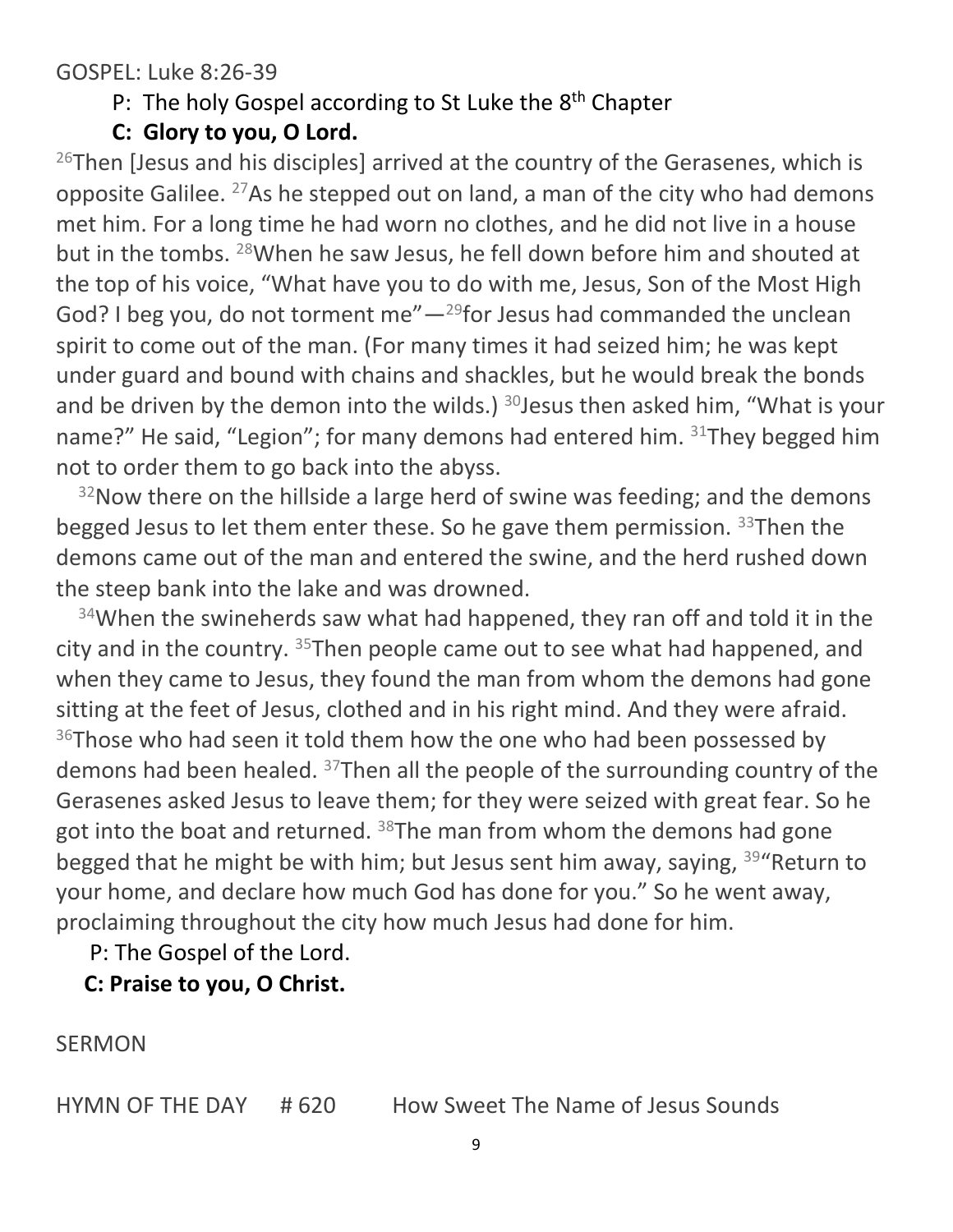**\***THE APOSTLES' CREED

P: With the whole church, let us confess our faith.

**I believe in God, the Father almighty, creator of heaven and earth.**

**I believe in Jesus Christ, God's only Son, our Lord, who was conceived by the Holy Spirit, born of the virgin Mary, suffered under Pontius Pilate,**

**was crucified, died, and was buried;**

**he descended into hell.**

**On the third day he rose again;**

**he ascended into heaven,**

**he is seated at the right hand of the Father,**

**and he will come to judge the living and the dead.**

**I believe in the Holy Spirit,**

**the holy catholic church,**

**the communion of saints,**

**the forgiveness of sins,**

**the resurrection of the body,**

**and the life everlasting. Amen.**

# *\** PRAYER OF THE CHURCH

P: United in Christ and guided by the Spirit, we pray for the church, the creation, and all in need.

## *A brief silence.*

P: Holy God, you hear the cries of those who seek you. Equip your church with evangelists who reveal the continuous call of your outstretched hands and your promises of a home in you. God of grace,

## **C: hear our prayer.**

- P: You hear the cries of the earth. Restore places where land, air, and waterways have been harmed. Guide us to develop and implement sources of energy and food production that do not destroy the earth. God of grace,
- **C: hear our prayer.**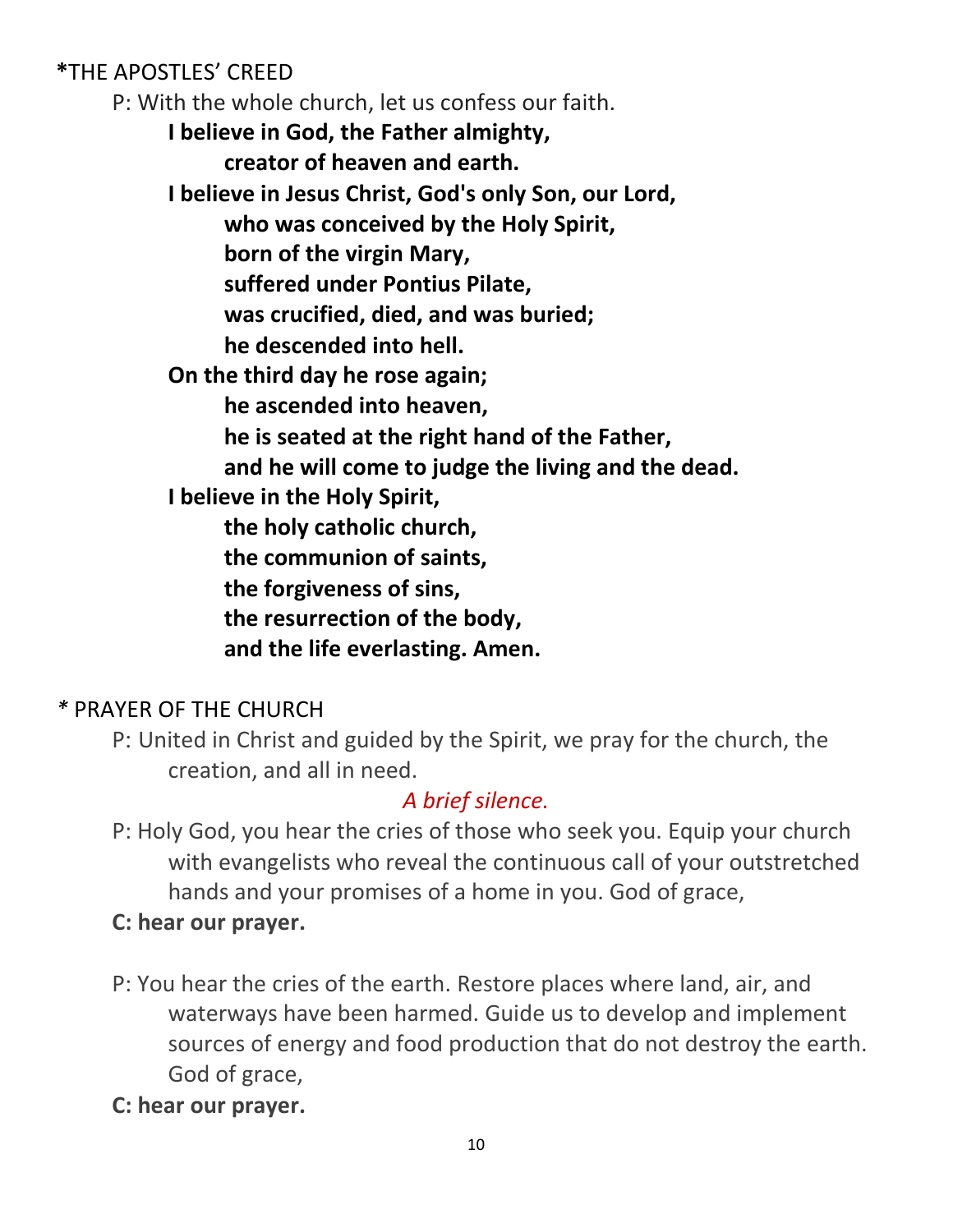P: You hear the cries of those who are marginalized or cast out. On this Juneteenth observance, guide us continually toward the end of oppression in all its forms, especially white supremacy. Bring true freedom and human flourishing to all your beloved children. God of grace,

#### **C: hear our prayer.**

P: You hear the cries of those who suffer. Come to the aid of all who are homeless, naked, hungry, and sick as we lift their names to you either aloud or in our hearts . . . Bring peace to any experiencing mental illness, that they can clearly recognize your loving presence. God of grace,

#### **C: hear our prayer.**

P: You hear the cries of the impoverished, many of whom live from day to day on the help and support that comes from the ministries of the West Berks Mission District churches. Lead us in serving our community in as many ways as are possible. We remember St James Lutheran Church Geigertown and Pastor Beverly Wenrich in our prayers.

#### **C: hear our prayer**.

P: You hear the cries of those who celebrate and those who grieve on this Father's Day. Nurture mutual love and tender care in all relationships. Comfort those for whom this day brings sadness or longing. God of grace,

#### **C: hear our prayer.**

P: We give thanks for the faithful departed whose lives proclaimed all you had done for them. At the last, unite us with them as we make our home in you. God of grace,

#### **C: hear our prayer.**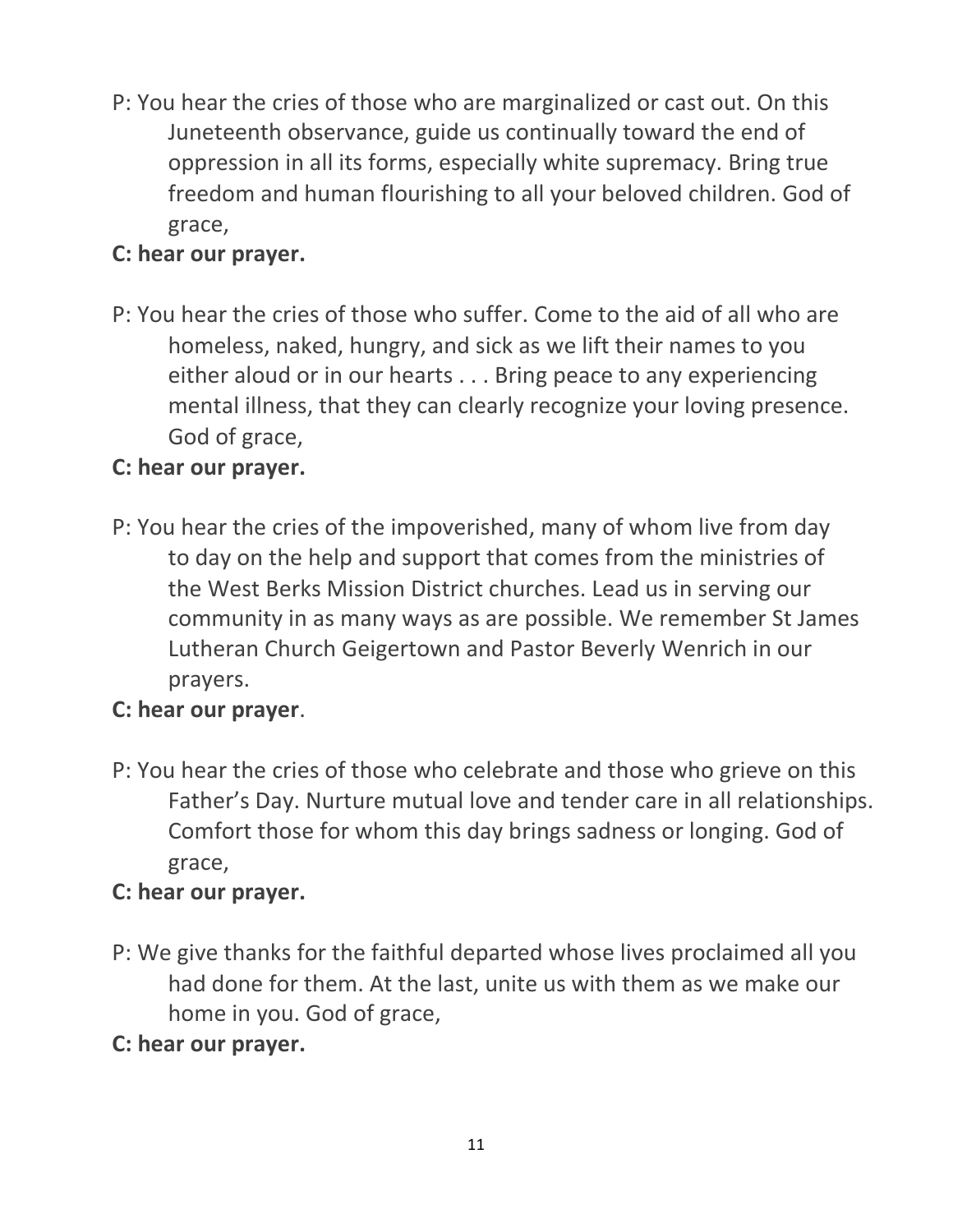P: God of every time and place, in Jesus' name and filled with your Holy Spirit, we entrust these spoken prayers and those in our hearts into your holy keeping.

**C: Amen.**

THE OFFERING Spirit of Gentleness, Solo Richard Myers

# \*OFFERTORY RESPONSE:



## **\***OFFERTORY PRAYER

- P: God of abundance:
- **C: you have set before us a plentiful harvest. As we feast on your goodness, strengthen us to labor in your field, and equip us to bear fruit for the good of all, in the name of Jesus**. **Amen.**

# \*THE GREAT THANKSGIVING

- P: The Lord be with you.
- **C: And also with you.**
- P: Lift up your hearts.
- **C: We lift them to the Lord.**
- P: Let us give thanks to the Lord our God.
- **C: It is right to give our thanks and praise.**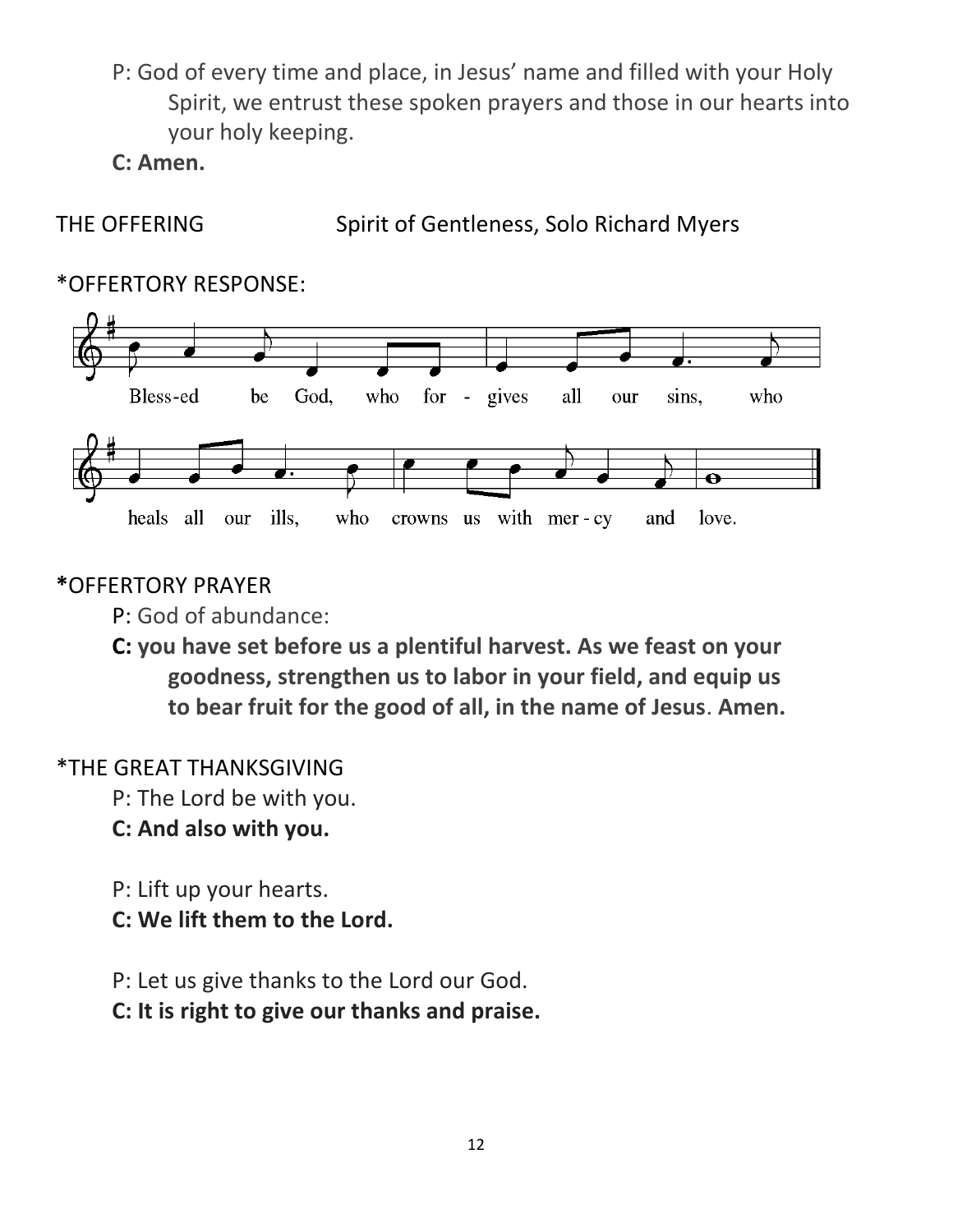P: It is indeed right, our duty and our joy, that we should at all times and in all places give thanks and praise to you, almighty and merciful God, through our Savior Jesus Christ. You reveal your glory as the glory of the Father, the Son, and the Holy Spirit equal in majesty, undivided in splendor, one Lord, one God, ever to be adored in your eternal glory.

P: And so, with all the choirs of angels, with the church on earth and the hosts of heaven, we praise your name and join their unending hymn:



P: God of our weary years, God of our silent tears, you have brought us this far along the way. In times of bitterness you did not abandon us, but guided us into the path of love and light. In the fullness of time, you sent your chosen servant to preach good news to the afflicted, to break bread with the outcast and despised, and to ransom those in bondage to prejudice and sin.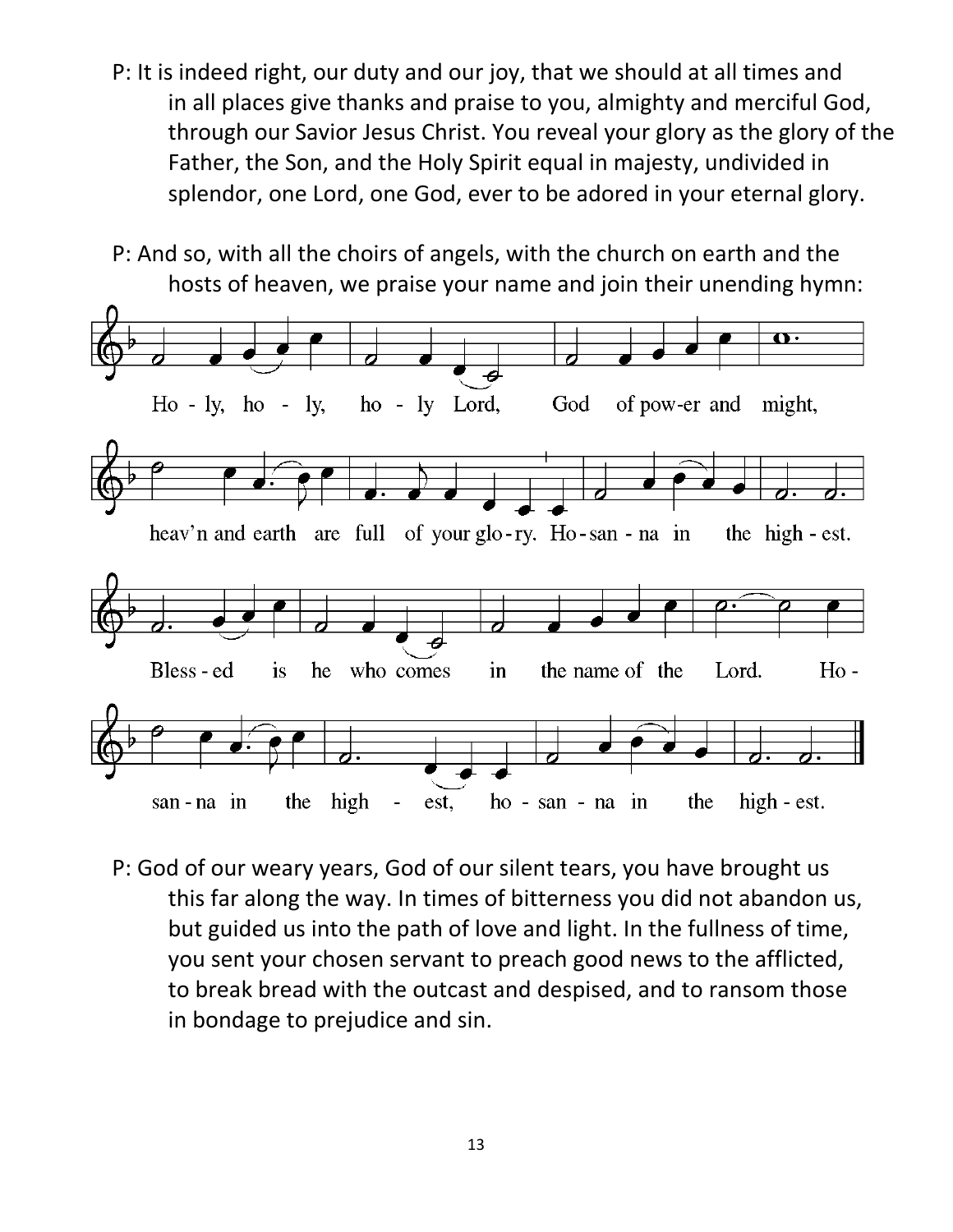In the night in which he was betrayed, our Lord Jesus took bread, and gave thanks; broke it, and gave it to his disciples, saying: Take and eat; this is my body, given for you. Do this for the remembrance of me.

 Again, after supper, he took the cup, gave thanks, and gave it for all to drink, saying:

> This cup is the new covenant in my blood, shed for you and for all for the forgiveness of sin. Do this for the remembrance of me.

P: For as often as we eat of this bread and drink from this cup we proclaim the Lord's death until he comes:

## **C: Christ has died. Christ is risen. Christ will come again.**

P: Remembering, therefore, his death and resurrection, we await the day when Jesus shall return to free all the earth from the bonds of slavery and death.

## **C: Come Lord Jesus!**

P: And let the church say, Amen.

## **C: Amen.**

- P: Send your Holy Spirit, our advocate, to fill the hearts of all who share this Bread and cup with courage and wisdom to pursue love and justice in all the world. Come, Spirit of freedom! And, let the church say, Amen. **C: Amen**.
- P: Join our prayers and praise with your prophets and martyrs of every age, that, rejoicing in the hope of the resurrection, we might live in the freedom and hope of your Son. Through him, with him, in him, in the unity of the Holy Spirit, all glory and honor is your, almighty Father, now and forever.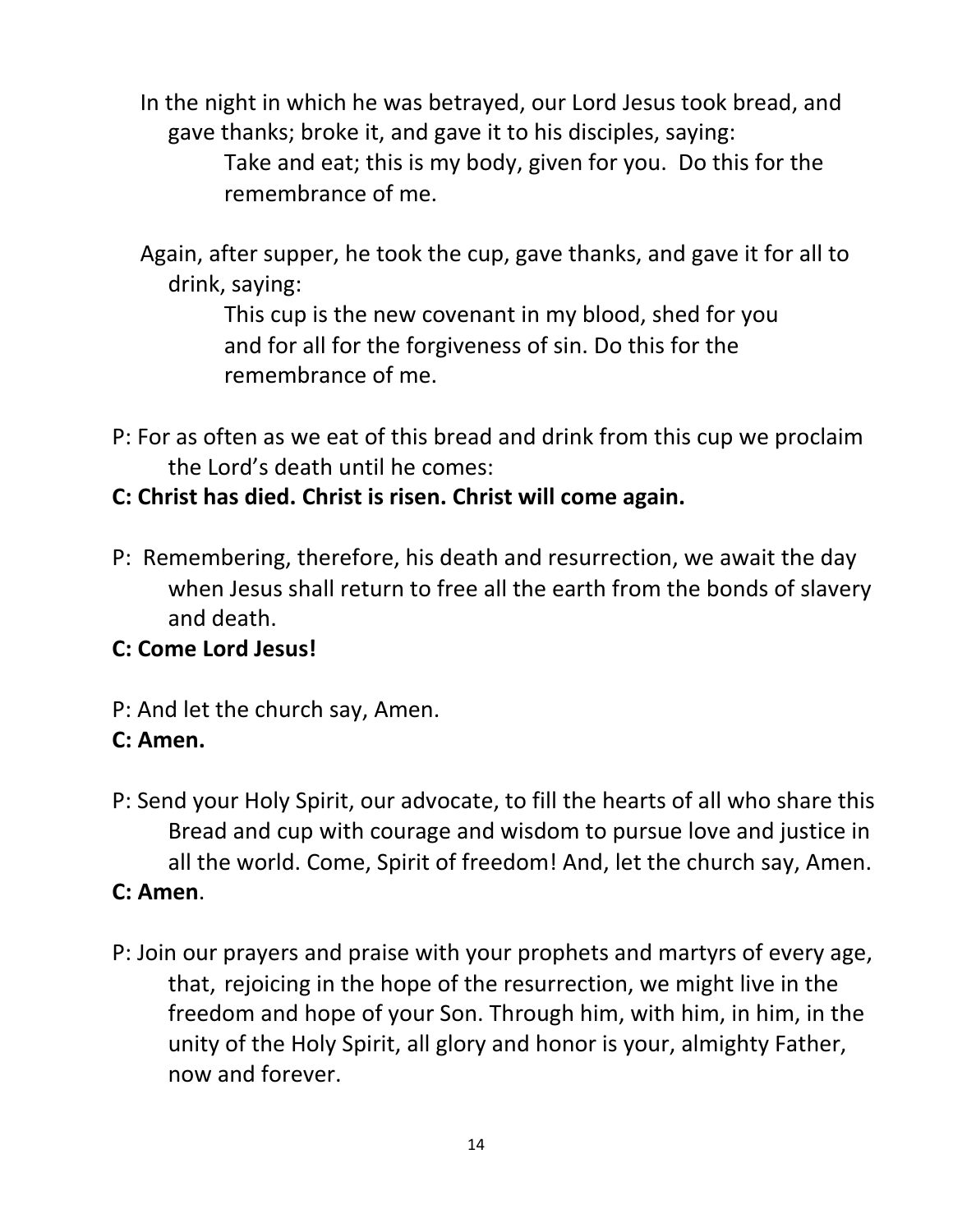

#### \*THE LORD'S PRAYER

P: Lord, remember us in your kingdom, as you have taught us to pray.

**C: Our Father, who art in heaven,** 

| hallowed be thy name,                        |
|----------------------------------------------|
| thy kingdom come,                            |
| thy will be done,                            |
| on earth as it is in heaven.                 |
| Give us this day our daily bread;            |
| and forgive us our trespasses,               |
| as we forgive those who trespass against us; |
| and lead us not into temptation,             |
| but deliver us from evil.                    |
| For thine is the kingdom,                    |
| and the power,                               |
| and the glory,                               |
| forever and ever. Amen                       |

#### \*INVITATION TO COMMUNION

P: Here we are, Lord—all together in one place. We rejoice at the gift of your Spirit and long to be united with all your people from every time and place, in every land and nation. Make us one through this meal, invited by the same Lord, fed on the same body and blood, empowered for the same earthly mission. Come to the table—all is now ready! These are the gifts of God for the people of God.

**C: Thanks be to God. Amen.**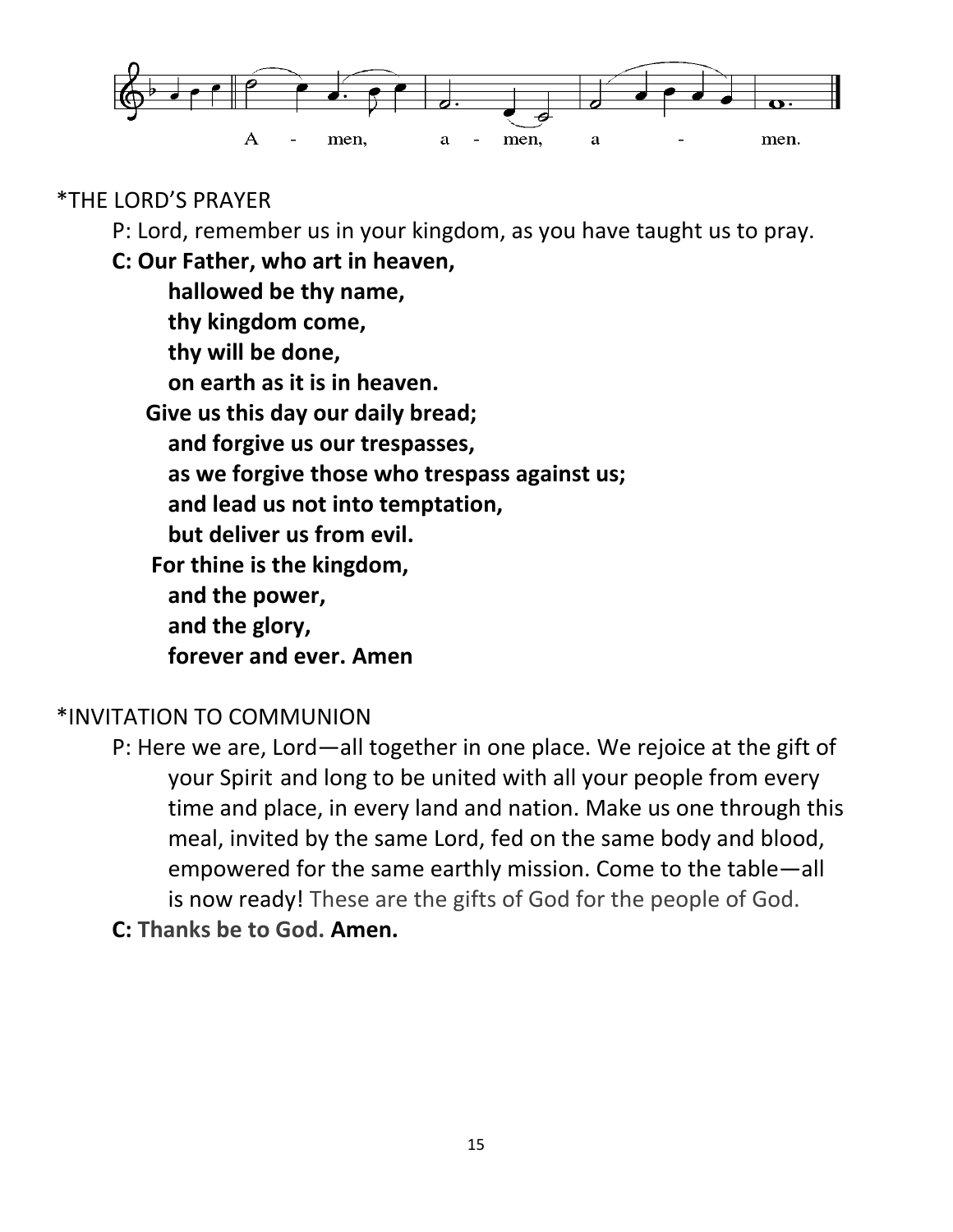RESPONSE - Lamb of God



*\*\* All are welcome to the Lord's Supper where Christ is present in the bread and wine.* 

*Please follow those who will direct you to the Altar. Come forward to receive a wafer and a cup for wine or a filled cup with grape juice. We have regular wafers and gluten free wafers. Tell the pastor if you need the gluten option.* 

*Place your used cup in the baskets at the end of the first pew as you return to your seats. If you would like to remain in your seats to have the elements brought to you, please tell the Gathering people so they can notify the Pastor to come to you.* 

*If you are using a pre-filled communion kit, please wait until the Pastor directs you to open them and take communion in your seats.*

#### \*POST COMMUNION BLESSING

P: The body and blood of our Lord Jesus Christ strengthen you and keep you in his grace.

#### **C: Amen**

\*POST COMMUNION RESPONSE - O Lord, Now Let Your Servant

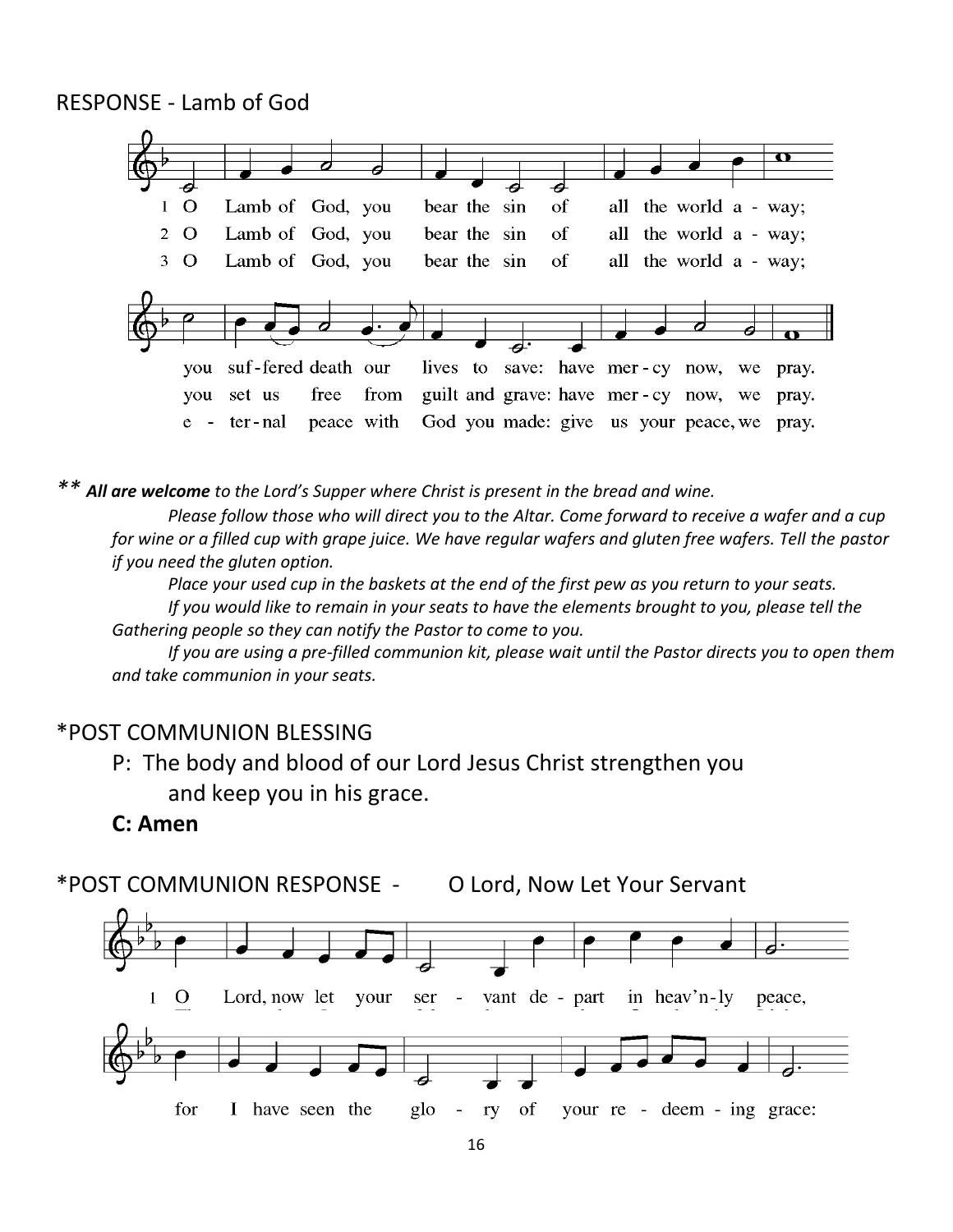

#### \*POST COMMUNION PRAYER

P: Life-giving God, through this meal you have bandaged our wounds and fed us with your mercy. Now send us forth to live for others, both friend and stranger, that all may come to know your love. This we pray in the name of Jesus.

**C: Amen** 

#### \*SENDING BLESSING

P: The God of peace, Father,  $\pm$  Son, and Holy Spirit, bless you, comfort you, and show you the path of life this day and always.

**C: Amen.**

\*SENDING HYMN # 886 Oh, For A Thousand Tongues To Sing

#### \*THE DISMISSAL

P: Go forth into the world to serve God with gladness; be of good courage; hold fast to that which is good;

#### **C: Amen, Lord.**

P: Love and serve God, rejoicing in the power of the Holy Spirit.

**C: Amen, Lord.**

P: Go in peace. Serve the Lord.

## **C: Thanks be to God. Alleluia, Alleluia!**

\*POSTLUDE: I'm So Glad Jesus Lifted Me, Tune: Jesus Lifted Me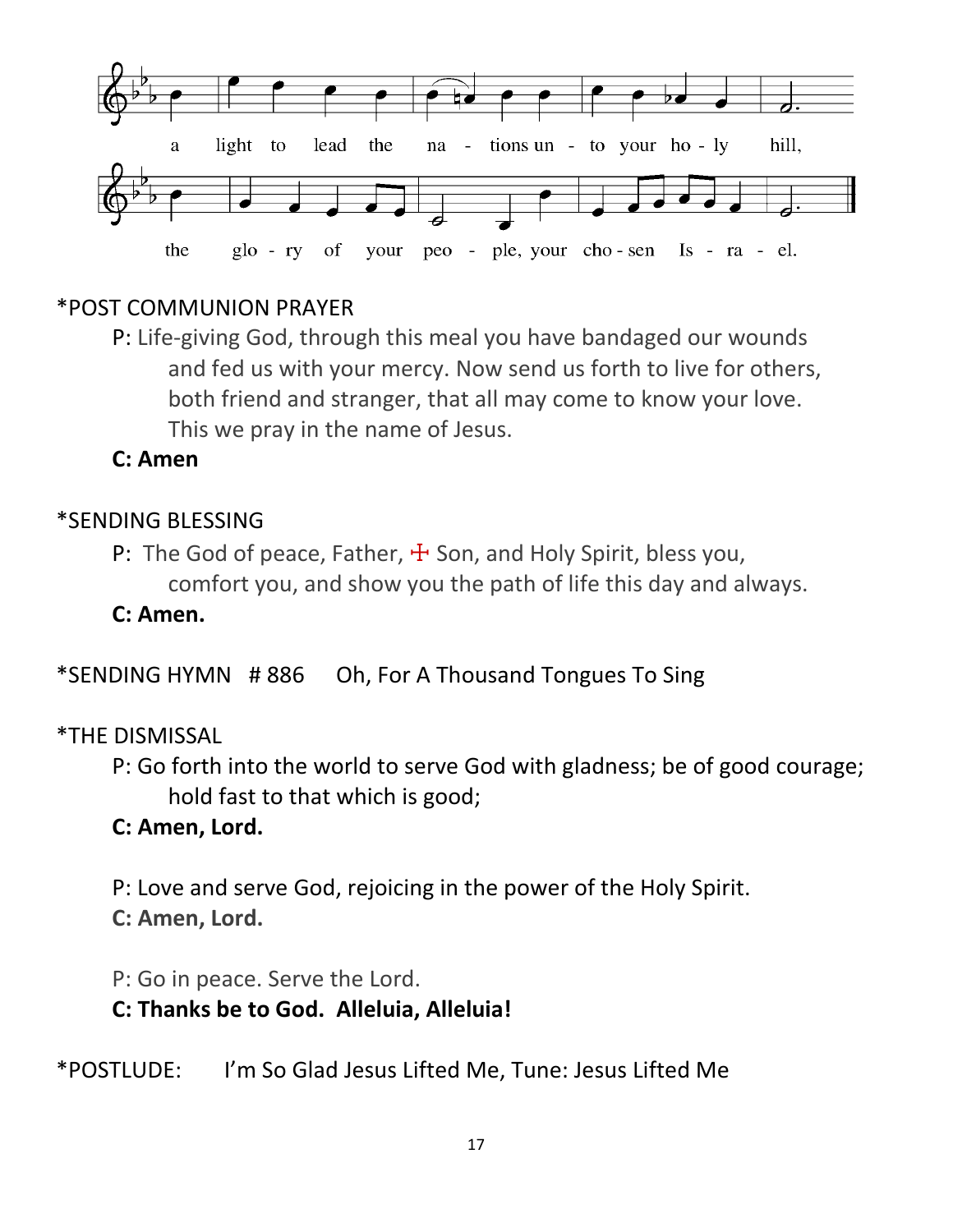Today's Podcast/Streaming was broadcast under Good Shepherd's Augsburg Fortress Liturgies License #SB121391 and the account with ONE LICENSE, License # 739070-A

We extend a hearty welcome to our visitors today. Please fill out a Pew card with your contact information. If there is any way we can be of service to you, please inform us. There are also Visitor Packets available. Please see one of the people at the Gathering Table if you are interested.

## **News of the Church SUMMER** *Activities* **Sunday School**

**Children** Age 3 to Grade 6 - Sunday church school at **11:30 AM**

WORSHIP SERVICE - 11:30 AM Service with Communion 1<sup>st</sup> and 3<sup>rd</sup> Sundays. We change our Liturgy during June – September to use the  $10<sup>th</sup>$  setting in the ELCA Hymnal and use our requested hymns.

Bible School is the week of July 25th to 29th. If you have a child, grandchild, neighbor's child, friend's child that you think would like to attend, contact Kristin Morrissey or Rachel Evans. They want to enroll them so they have enough materials and supplies for everyone.

# *Please remember the following in your prayers*:

(not shown due to placing on public site).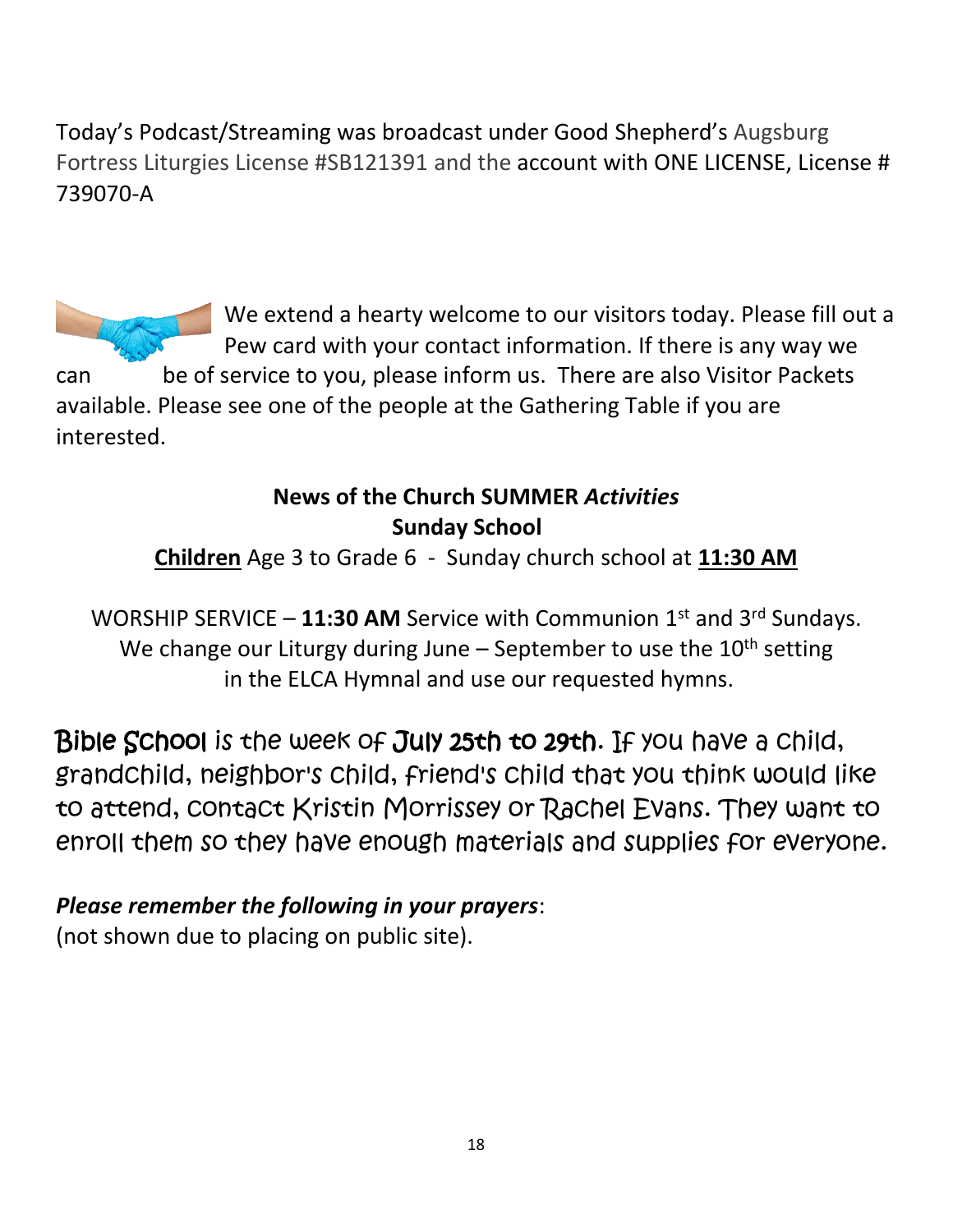**GOD'S WORK, OUR HANDS** We are accepting items for Mary's Shelter: Individual bottles, jars, bags, containers Shampoo Conditioner Hair Gel Body Lotion Hand Lotion Bar Soap Body Wash Deodorant (men's) Shaving Cream Deodorant (women's) Razors (men or women) Tampons Feminine Pads Laundry detergent Laundry Softener

Bulk items – case of Diapers, Baby Wipes, Baby bottles, Baby shampoo, Baby lotion, Baby wash (no oil or powder), tubes of A & D Ointment / Balmex, Hair Brushes and Combs, Nail Clippers.

**Do you shop at any Redner's and the Redner's Quick Shop on Tuckerton Road? We can now accept Redner's Quick Shop tapes as long as you use your Redner's card for grocery purchases everywhere. (And your Redner's card gives you discounts on gas purchases at Redner's and select Sunoco stations.) The "Save A Tape" goes to help sponsor W/ELCA projects. Please see Harry if you have questions.** 

#### **Council Members for 2022**

| James Culley        | Helenna Lutz        | Gary O'Brien         |
|---------------------|---------------------|----------------------|
| <b>Rodney Haupt</b> | <b>Cathy Meck</b>   | Lynn Shollenberger   |
| Carolyn Heffner     | <b>Duane Maurer</b> | <b>Allyn Swavely</b> |
| Duane Kring         | <b>Betty Nelson</b> | <b>Harry Walters</b> |

Please see the **Gathering Bulletin Board** for the Council Meeting Reports and Business conducted.

TABS – helping those with Cancer Don't forget to save your aluminum tabs. They are greatly appreciated. We have the container on the Gathering Table for your donations.

#### **Interested in sponsoring a bulletin on Sundays?**

Sign-up in the book on the lectern in the Gathering area. Please enter your information in the appropriate month and week. You may use a pew envelope to submit your \$15 donation for this sponsorship.